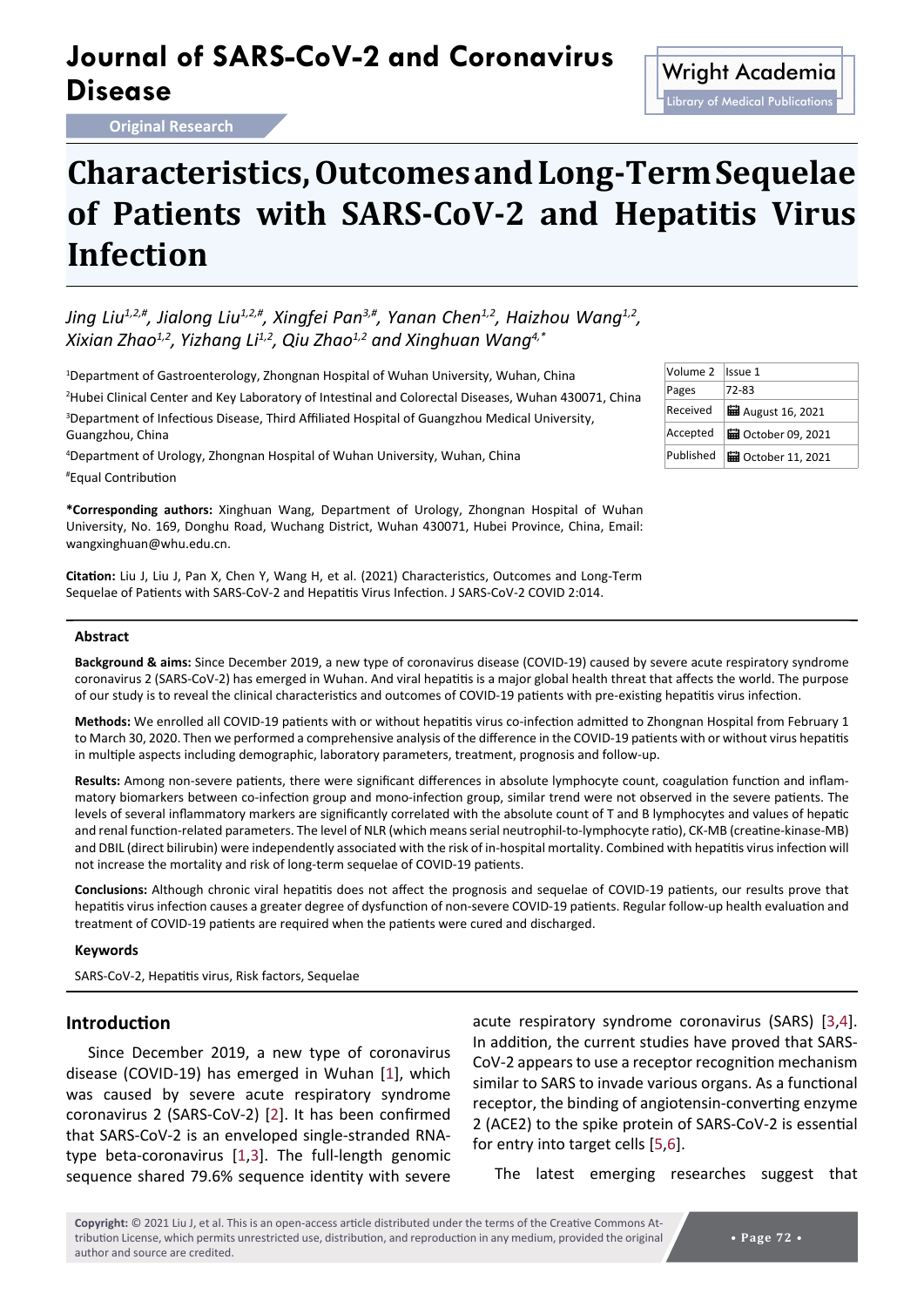COVID-19 is a high mortality infectious disease with multi-system involvement [[7](#page-10-6)]. Like most respiratory viruses, the SARS-CoV-2 invades bronchial epithelial cells and causes bronchiolitis and inflammation around the bronchi. SARS-CoV-2 could also cause a variety of extra pulmonary damage, which may be inseparable from the expression of ACE2 on the cells of multiple extra pulmonary organs [[8-](#page-10-7)[10](#page-10-8)]. ACE2 also has specific expression in the biliary tract [[7](#page-10-6),[11](#page-10-9),[12](#page-10-10)], it is no doubt that SARS-CoV-2 will pose a threat to the liver function of the body. Many published clinical studies revealed that abnormal liver function is a vital manifestation of COVID-19 [[13](#page-10-11)[-15](#page-10-12)].

Viral hepatitis is a major global health threat that affects the world, the number of deaths due to viral hepatitis has been increasing since 2000 [\[16](#page-10-13)]. It is estimated that 1.34 million people die from viral hepatitis every year, 96% of which are contributed to hepatitis B virus and hepatitis C virus [[17](#page-10-14)]. Acute or chronic viral hepatitis is main manifested by varying degrees of liver damage, accompanied with the abnormality of multisystem function [[18](#page-10-15)]. Therefore, the primary purpose of our study is to reveal whether COVID-19 patients with pre-existing hepatitis virus infection are more vulnerable by analyzing serologic markers and clinical features, and get the most meaningful indicators for predicting the prognosis of co-infected patients, in order to provide treatment guidance for these special group and strive for the best prognosis.

#### **Patients and methods**

#### **Study design and participants**

A total of 250 confirmed patients with COVID-19 in Zhongnan hospital affiliated to Wuhan University from February 1 to March 30, 2020 were recruited in this single-center retrospective study. The clinical characteristics, laboratory test results, and treatment of all enrolled patients were recorded. Informed consent for the retrospective research was obtained from all patients.

#### **Definitions**

All patients with SRAS-CoV-2 infection were divided into two groups including COVID-19 with viral hepatitis or without viral hepatitis. Viral hepatitis was defined as who had previous hepatitis virus infection, and the laboratory examination showed positive hepatitis B surface antigen (HBs Ag) or positive hepatitis C virus antibody (HCV-Ab) at admission. COVID-19 with viral hepatitis group means the SARS-CoV-2 and hepatitis B or hepatitis C co-infection. COVID-19 without viral hepatitis group was described as having SARS-CoV-2 infection and no hepatitis virus infection. Confirmation of the COVID 19 requires real-time quantitative

polymerase chain reaction (RT-PCR) to detect the RNA of SARS-CoV-2 in nasopharyngeal swabs of the patients using based on the protocol of manufacturer (Shanghai Bio Germ Medical Biotechnology Co., Ltd).

All patients with COVID-19 were divided into 4 clinical subtypes based on clinical symptoms and imaging findings. Mild types referred to the patients' clinical symptoms are mild, and no pneumonia manifestation in radiography. Moderate type was defined as patients with fever or respiratory symptoms, and radiography showed the manifestation of pneumonia, such as small patchy shadows, ground-glass shadows or infiltration shadows. Severe type was determined if it meets any of the followings: 1) Respiratory distress and respiratory rate  $\geq$  30 breaths per minute; 2) Peripheral blood oxidation saturation ﹤93% at rest; 3) Arterial partial pressure of oxygen (PaO<sub>2</sub>)/fraction of inspired oxygen  $(FiO<sub>2</sub>)$ <300 mmHg. Critical type was diagnosed by any respiratory failure and mechanical ventilation is required, shock, or combined with other organ failures requiring ICU monitoring and treatment.

#### **Data collection**

Data extraction was implemented by a team of professional physicians. The specific data included basic information of the patients, the symptoms at admission, the severity of the patients with COVID-19, laboratory data, and treatment measures.

#### **Statistical analysis**

Continuous data were displayed using median ± interquartile range (IQR), while frequency (%) were used to describe categorical variables. For continuous data, Mann-Whitney test was used for comparison between two groups, and for categorical variables, *X*<sup>2</sup> or Fisher exact test were performed to analysis. All analyses were performed using SPSS (version 26.0). The importance of variables was ranked by random forest model, and the ranked variables were further analyzed by binary logistic regression model to analyze the strongest predictors of death in patients with COVID-19.P less than 0.05 was considered significant.

#### **Results**

#### **Clinical characteristics**

A total 250 confirmed patients with COVID-19 were recruited in this study, of which the COVID-19 with viral hepatitis group containing 61 patients (SARS-CoV-2 + HBV/HCV group) and the COVID-19 without viral hepatitis group (SARS-CoV-2 group) including 189 patients. As showed in [Table 1](#page-2-0), the median age of all patients was 57 and there are 124 male patients. The most common clinical manifestation including cough (129[51.6%]), fever (104[41.6%]) and fatigue (70[28.0%]). The severity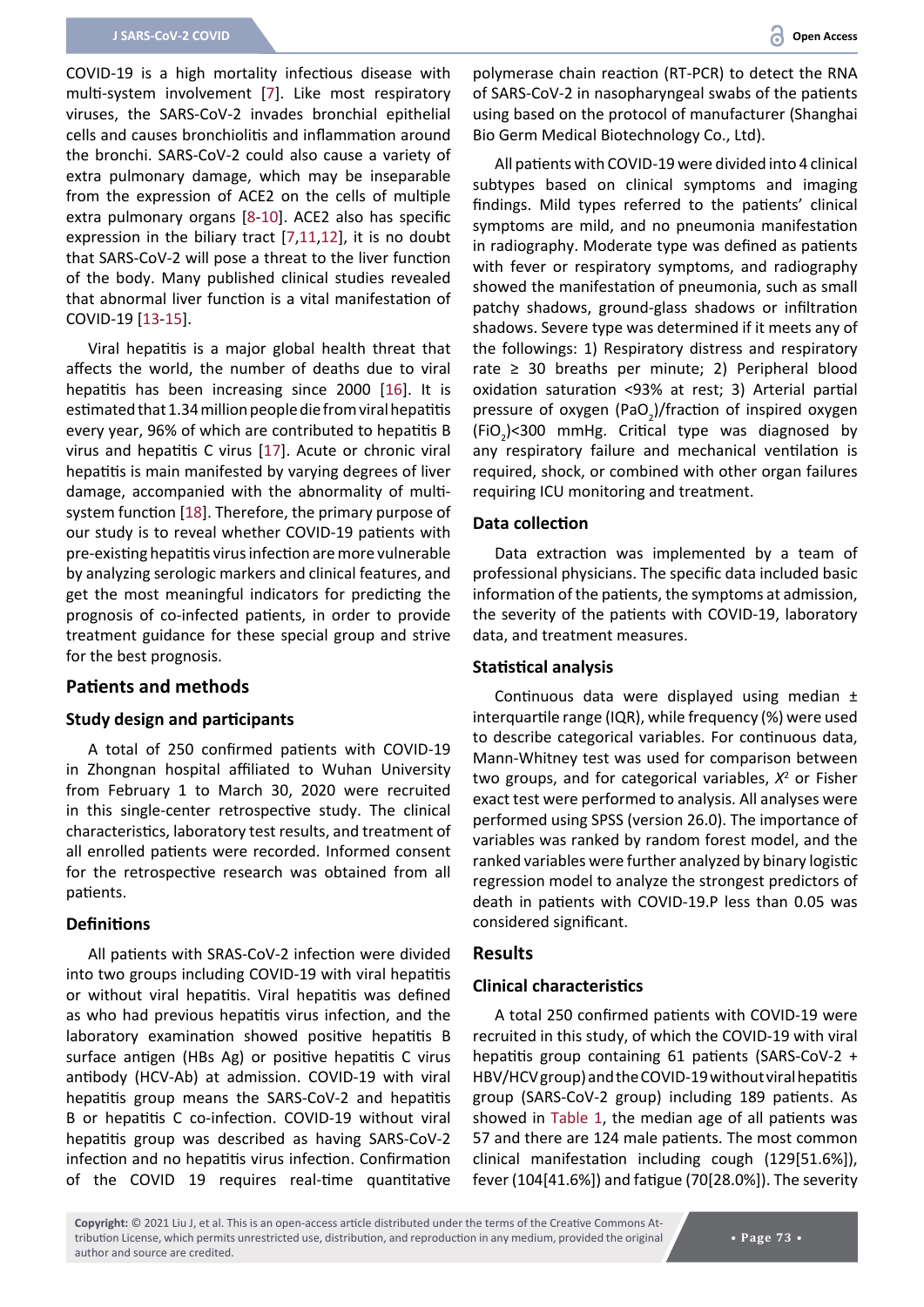<span id="page-2-0"></span>**Table 1:** Characteristics of COVID-19 patients with or without hepatitis virus infection.

|                                              | <b>Total</b>     | With hepatitis virus   | without hepatitis virus |         |
|----------------------------------------------|------------------|------------------------|-------------------------|---------|
| <b>Variable</b>                              | $(n = 250)$      | infection ( $n = 61$ ) | infection ( $n = 189$ ) | P value |
| Male, No. (%)                                | 124(49.6%)       | 36(59%)                | 88(46.6%)               | 0.106   |
| Age, median(IQR)                             | 57.0(47.75~67.0) | $54(48 - 65)$          | $58(47 - 68)$           | 0.191   |
| Temperature, median (IQR)                    | 36.5(36.3~36.8)  | 36.5(36.4~37)          | 36.5(36.3~36.8)         | 0.306   |
| Heart rate, median (IQR)                     | $82(78-96)$      | $80(73.5-93)$          | 84(80~96)               | 0.029   |
| Symptoms and signs, No. (%)                  |                  |                        |                         |         |
| Fever                                        | 104(41.6%)       | 23(37.7%)              | 81(42.9%)               | 0.289   |
| Fatigue                                      | 70(28.0%)        | 19(31.1%)              | 51(27.0%)               | 0.317   |
| Headache                                     | 12(4.8%)         | $3(4.9\%)$             | $9(4.8\%)$              | 0.595   |
| Cough                                        | 129(51.6%)       | 21(34.4%)              | 108(57.1%)              | 0.002   |
| Expectoration                                | 32(12.8%)        | $8(13.1\%)$            | 24(12.7%)               | 0.543   |
| Chest distress/breath shortness              | 33(13.2%)        | $8(13.1\%)$            | 25(13.2%)               | 0.587   |
| Diarrhea                                     | 15(7%)           | $4(6.6\%)$             | $11(5.8\%)$             | 0.281   |
| Nausea and vomiting                          | $10(4.0\%)$      | $3(4.9\%)$             | 7(3.7%)                 | 0.458   |
| Severity assessment on<br>admission, No. (%) |                  |                        |                         |         |
| Moderate                                     | 192(76.8%)       | 29(47.5%)              | 163(86.2%)              |         |
| Serious                                      | 46(18.4%)        | 27(44.3%)              | 19(10.1%)               |         |
| Critical                                     | 12(4.8%)         | $5(8.2\%)$             | 7(3.7%)                 |         |
| Treatment, No. (%)                           |                  |                        |                         |         |
| Arbidol                                      | 145(60%)         | $33(54.1\%)$           | 112(59.2%)              | 0.743   |
| Lopinavir/Ritonavir                          | 66(26.4%)        | 17(27.9%)              | 49(25.9%)               | 0.802   |
| Interferon                                   | 70(28.0%)        | 20(32.8%)              | 50(26.4%)               | 0.616   |
| Antibiotic                                   | 135(54.0%)       | 41(67.2%)              | 94(49.7%)               | 0.027   |
| <b>Traditional Chinese medicine</b>          | 209(83.6%)       | 40(65.6%)              | 169(89.4%)              | 0.00    |
| Glucocorticoid                               | 53(21.2%)        | 23(37.7%)              | 30(15.9%)               | 0.00    |
| Invasive mechanical ventilation              | 13(5.2%)         | $3(4.9\%)$             | 10(5.3%)                | 0.605   |
| <b>Anti-HBV/HCV treatment</b>                |                  |                        |                         |         |
| Entecavir                                    | $6(2.4\%)$       | 6(9.8%)                | $0(0\%)$                |         |

**Abbreviation:** COVID-19: Coronavirus Disease 2019; No.: Number; IQR: Interquartile Range.

assessment at admission showed there were 192 (76.8%), 46 (18.4%) and 12(4.8%) for moderate, severe and critical type, respectively. Collectively, apart from the symptoms of cough and heart rate, there were no significant differences in other clinical features between two groups.

#### **Laboratory parameters at admission**

At admission, there were several significant differences in the results of laboratory tests between two groups. First of all, for blood cytology, the absolute lymphocyte count of the SARS-CoV-2 + HBV/HCV group was significantly lower than that of the SARS-CoV-2 group, as indicated in [Table 2](#page-3-0). In order to further analyze the differences in lymphocyte subsets count between the two groups, the lymphocyte subset measurement was performed, and the results manifested that the absolute count of CD3<sup>+</sup> T cells, CD3<sup>+</sup>CD4<sup>+</sup> T cells and CD19<sup>+</sup> B cells in the SARS-CoV-2 with HBV/HCV co-infection group were lower compared to the SARS-CoV-2 group. In terms of coagulation indicators, the value of pro thromb in time (PT) and international normalized ratio (INR) of the SARS-CoV-2 + HBV/HCV group were longer than those of the SARS-CoV-2 group. Additionally, we compared the differences in liver function of the patients, the coinfected group had higher levels of DBIL and CK-MB, while there was no significant difference in the level of alanine amino transferase (ALT) and aspartate amino transferase (AST), which was different from the results of several reported studies. As for inflammatory cytokines, the result revealed that the patients co-infected with SARS-CoV-2 and HBV/HCV had higher interleukin-6 (IL-6) concentrations, while C-reactive protein (CRP), procalcitonin (PCT), lactate dehydrogenase (LDH) and NLR (which means serial neutrophil-to-lymphocyte ratio) sharing the similar trends ([Table 2\)](#page-3-0).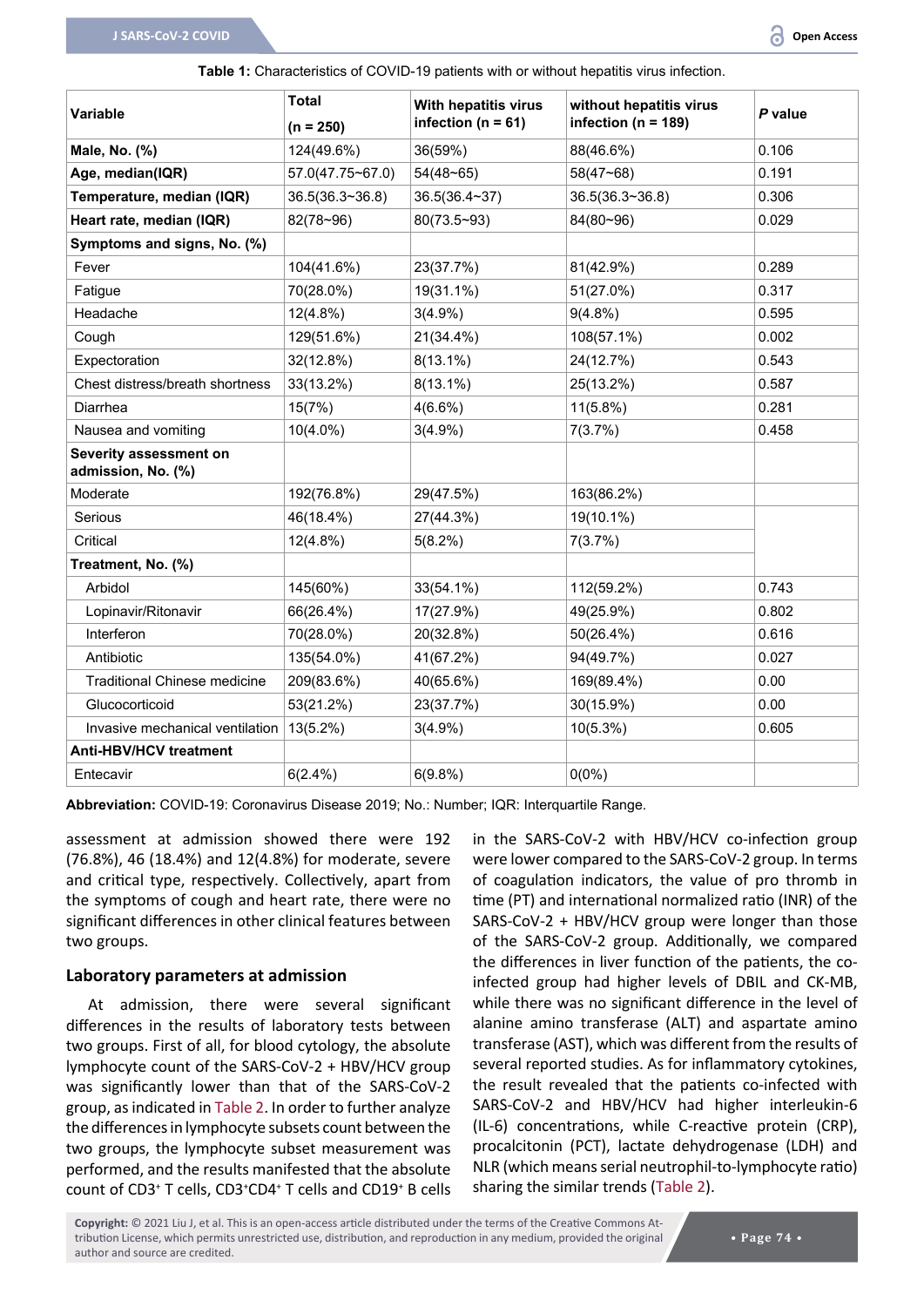#### <span id="page-3-0"></span>**Table 2:** Laboratory findings of COVID-19 patients with or without hepatitis virus infection.

| Variable (unit)                  | Total ( $n = 250$ )        | With hepatitis virus         | without hepatitis virus  | P value |
|----------------------------------|----------------------------|------------------------------|--------------------------|---------|
|                                  |                            | infection ( $n = 61$ )       | infection ( $n = 189$ )  |         |
| <b>Blood cytology</b>            |                            |                              |                          |         |
| RBC (10 <sup>9</sup> /L)         | $4.0(3.73^{\sim}4.34)$     | $4.06(3.71^{\circ}4.34)$     | $3.99(3.73^{\sim}4.34)$  | 0.682   |
| Hemoglobin (g/L)                 | 129.2(118.85~138.88)       | 131.9(119.95~145.2)          | 128.7(118.7~137.6)       | 0.164   |
| Leukocytes (10 <sup>9</sup> /L)  | $5.28(4.41^{\circ}6.36)$   | 5.28(4.16 <sup>°</sup> 6.20) | $5.28(4.5^{\circ}6.4)$   | 0.332   |
| Neutrophils (10 <sup>9</sup> /L) | $3.15(2.53^{\sim}4.09)$    | $3.23(2.44^{\sim}4.41)$      | $3.14(2.54^{\sim}4.05)$  | 0.949   |
| Platelets (10 <sup>9</sup> /L)   | 204.0(170.0~254.75)        | 186.0(142.5~237)             | 207(176~267)             | 0.016   |
| Monocytes (10 <sup>9</sup> /L)   | 0.46(0.37 <sup>0.6</sup> ) | $0.46(0.34^{\sim}0.58)$      | $0.46(0.38^{\circ}0.62)$ | 0.637   |
| Lymphocytes (10 <sup>9</sup> /L) | $1.37(1.02^{\sim}1.76)$    | $1.2(0.63^{\sim}1.61)$       | $1.43(1.12^{\sim}1.79)$  | 0.002   |
| CD3+ T cells (count/uL)          | 1063.5(731.0~1499.75)      | 839(458~1387)                | 1133(900~1508)           | 0.04    |
| CD3+CD4+ T cells (count/uL)      | 657.0(423.0~877.25)        | 477(288~771)                 | 694(508~918)             | 0.039   |
| CD3+CD8+ T cells (count/uL)      | 374.0(276.25~544.25)       | 317(162~489)                 | 383(310~590)             | 0.08    |
| NK cells (count/uL)              | 231.5(141.0~413.75)        | 203(126~420)                 | 242(156~412)             | 0.571   |
| CD19+ B cells (count/uL)         | 198.0(97.25~273.75)        | 128(66~260)                  | 216(116~303)             | 0.009   |
| <b>Coagulation function</b>      |                            |                              |                          |         |
| APTT (s)                         | 30.7(29.15~32.9)           | 30.65(29.4~33.22)            | 30.7(29.0~32.7)          | 0.733   |
| TT(s)                            | 15.2(14.45~15.9)           | 15.2(14.47~16.2)             | 15.2(14.4~15.9)          | 0.611   |
| PT(s)                            | $11.8(11.2^{\sim}12.45)$   | 12.15(11.5~13.075)           | $11.7(11.1^{\sim}12.3)$  | 0.001   |
| PT-INR                           | $1.08(1.03^{\sim}1.15)$    | $1.115(1.06^{\sim}1.20)$     | $1.07(1.02^{\sim}1.13)$  | 0.001   |
| Fibrinogen (mg/dL)               | 384(327~433.5)             | 393(333~429)                 | 380(325~435)             | 0.793   |
| D-Dimer (ng/ml)                  | 193(121~352)               | 210(123.5~762)               | 184(118.75~294.75)       | 0.115   |
| <b>Blood inflammatory</b>        |                            |                              |                          |         |
| indicators                       |                            |                              |                          |         |
| CRP (mg/L)                       | $2.6(1.3^{\sim}10.55)$     | $5.7(1.8^{\circ}33.83)$      | $2.4(1.3^{\circ}8.3)$    | 0.012   |
| ESR (mm/h)                       | 14.0(7.0~30.0)             | 18.0(6.0~34.25)              | 14.0(7.0~27.0)           | 0.343   |
| PCT(ng/ml)                       | $0.05(0.04^{\sim}0.06)$    | $0.05(0.05^{\circ}0.06)$     | $0.05(0.04^{\sim}0.05)$  | 0.016   |
| LDH (U/L)                        | 174.0(149.5~214.0)         | 187(151.75~247.5)            | 170.0(148.0~204.0)       | 0.041   |
| <b>NLR</b>                       | $2.22(1.69^{\circ}3.27)$   | $2.52(1.77^{\sim}5.04)$      | $2.15(1.63^{\circ}3.14)$ | 0.035   |
| <b>Blood biochemistry</b>        |                            |                              |                          |         |
| TBIL (umol/L)                    | $11.65(9.3^{\sim}15.1)$    | $13.5(9.5^{\circ}17.4)$      | $11.4(9.3^{\sim}14.3)$   | 0.059   |
| DBIL (umol/L)                    | $2.1(1.6^{\sim}3.0)$       | $2.7(1.85^{\circ}3.7)$       | $2.0(1.55^{\circ}2.7)$   | 0.001   |
| ALT (U/L)                        | 26.5(17.0~43.0)            | $28(18^{\circ}43.5)$         | 26.0(16.0~43.0)          | 0.835   |
| AST $(U/L)$                      | 23.0(18.0~34.25)           | 26(19~39.5)                  | 22.0(17.0~33.0)          | 0.089   |
| ALB $(g/L)$                      | 39.5(36.35~42.7)           | 39.1(34.1~42.45)             | 39.7(36.75~42.85)        | 0.187   |
| GLB(g/L)                         | 29.0(26.5~31.6)            | 29.7(26.9~32.05)             | 28.6(26.45~31.5)         | 0.203   |
| A/G                              | $1.37(1.20^{\sim}1.56)$    | $1.35(1.12^{\sim}1.5)$       | $1.37(1.21^{\sim}1.58)$  | 0.137   |
| GGT (U/L)                        | 26.0(17.5~45.5)            | $27(16^{\circ}42.5)$         | 26.0(18.0~47.0)          | 0.386   |
| ALP(U/L)                         | 84.0(67.0~104.0)           | 85(65~101.5)                 | 84.0(68.0~106.0)         | 0.504   |
| CK (U/L)                         | 68.0(49.5~99.5)            | 71(51~110.25)                | 67.0(49.0~94.0)          | 0.424   |
| CKMB (U/L)                       | $10.0(7.0^{\circ}14.0)$    | $11.5(8.0^{\circ}17.0)$      | $10.0(7.0^{\circ}13.0)$  | 0.013   |
| BUN (mmol/L)                     |                            |                              |                          |         |
|                                  | $4.58(3.8^{\circ}5.50)$    | $4.72(3.91^{\circ}6.02)$     | 4.58(3.80~5.44)          | 0.281   |
| CREA (umol/L)                    | 63.75(53.0~73.98)          | 65.1(53.25~80.25)            | 63.7(52.9~72.9)          | 0.185   |
| CYSC (mg/L)                      | $0.93(0.82^{\sim}1.12)$    | $0.97(0.82^{\sim}1.09)$      | $0.93(0.82^{\sim}1.12)$  | 0.685   |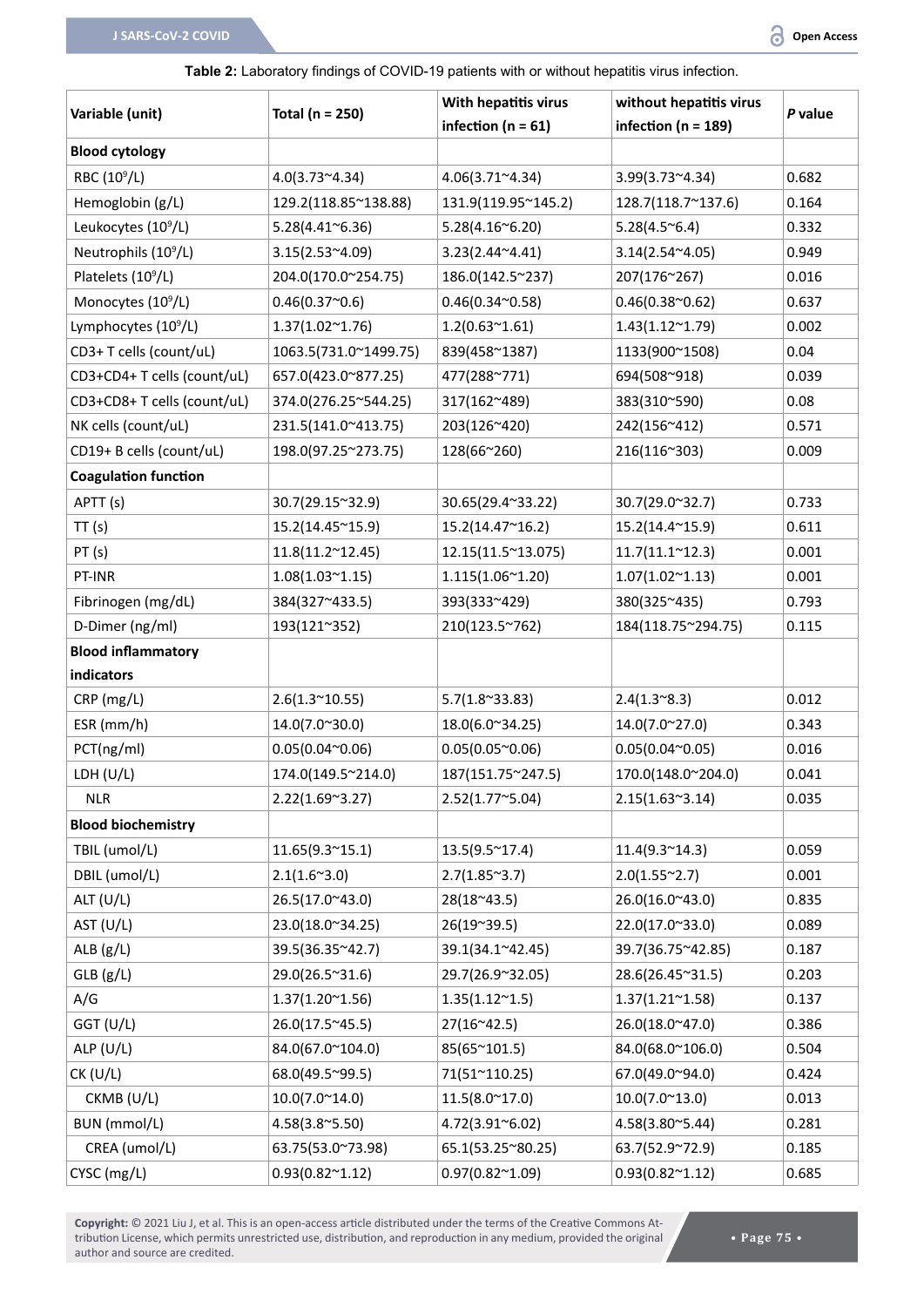| Cytokine              |                             |                          |                          |       |
|-----------------------|-----------------------------|--------------------------|--------------------------|-------|
| $IL-2$ (ng/mL)        | $0.85(0.28^{\sim}1.7)$      | $0.95(0.1^{\sim}1.73)$   | $0.85(0.42^{\sim}1.7)$   | 0.793 |
| IL-4 $(ng/mL)$        | $0.3(0.1^{\circ}1.27)$      | $0.21(0.1^{\circ}0.90)$  | $0.37(0.1^{\sim}1.41)$   | 0.456 |
| IL-6 $(ng/mL)$        | $2.78(0.70^{\circ}7.24)$    | 5.98(1.93~19.51)         | 2.34(0.42~5.99)          | 0.002 |
| $IL-10$ (ng/mL)       | $1.63(0.81^{\circ}4.06)$    | $2.54(1.12^{\sim}7.09)$  | $1.42(0.75^{\circ}3.88)$ | 0.071 |
| IFN-γ (ng/mL)         | $0.52(0.11^{\sim}1.87)$     | $0.86(0.11^{\circ}4.17)$ | $0.395(0.11^{\sim}1.33)$ | 0.162 |
| TNF- $\alpha$ (ng/mL) | $0.1(0.1^{\circ}0.31)$      | $0.1(0.1^{\sim}1.23)$    | $0.1(0.1^{\circ}0.24)$   | 0.405 |
| $C3$ (ng/mL)          | $1.1(1.0$ $1.29)$           | $1.1(0.9^{\circ}1.23)$   | $1.1(1.0^{\circ}1.32)$   | 0.420 |
| $C4$ (ng/mL)          | $0.241(0.194^{\circ}0.267)$ | $0.22(0.17^{\sim}0.25)$  | $0.24(0.20^{\circ}0.27)$ | 0.154 |

**Abbreviation:** COVID-19: Coronavirus Disease 2019; No.: Number; SD: Standard Deviation; IQR: Interquartile Range; RBC: Red Blood Cell; APTT: Activated Partial Thromboplastin Time; TT: Thrombin Time; PT: Prothrombin Time; PT-INR: International Normalized Ratio of Prothrombin Time; CRP: C-Reactive Protein; ESR: Erythrocyte Sedimentation Rate; PCT: Procalcitonin; LDH: Lactate Dehydrogenase; NLR: Neutrophil to Lymphocyte Ratio; TBIL: Total Bilirubin; DBIL: Direct Bilirubin; AST: Aspartate Amino Transferase; ALT: Alanine Aminotransferase; ALB: Albumin; GLB: Globulin; A/G: ALB To BLB Ratio; GGT: Glutamyltranspetidase; ALP: Alkaline Phosphatase; CK: Creatine Kinase; BUN: Blood Urea Nitrogen; CREA: Creatinine; CYSC: Cystatin C; IL: Interleukin; IFN-Γ: Interferon-Γ; TNF-Α: Tumor Necrosis Factor-Α.

<span id="page-4-0"></span>**Table 3:** Laboratory parameters of non-severe COVID-19 patients with or without hepatitis virus infection.

| Variable (unit)                  | With hepatitis virus<br><b>Total</b><br>infection<br>$(n = 200)$ |                         | without hepatitis virus $ P$ value<br>infection |       |  |
|----------------------------------|------------------------------------------------------------------|-------------------------|-------------------------------------------------|-------|--|
|                                  |                                                                  | $(n = 37)$              | $(n = 163)$                                     |       |  |
| Platelets (10 <sup>9</sup> /L)   | 207.5(176.0~256.25)                                              | 205.0(168.0~246.5)      | 209.0(180.0~262.0)                              | 0.288 |  |
| Lymphocytes (10 <sup>9</sup> /L) | 1.49(1.21~1.84)                                                  | $1.39(1.13 - 1.87)$     | $1.50(1.22 - 1.84)$                             | 0.308 |  |
| CD3+ T cells (count/uL)          | 1198.0(941.5~1571.0)                                             | 1036.0(715.0~1590.5)    | 1228.5(1015.0~1562.8)                           | 0.048 |  |
| CD3+CD4+ T cells (count/uL)      | 710.0(533.5~924.0)                                               | 655.0(411.5~855.5)      | 741.0(589.8~930.0)                              | 0.045 |  |
| CD3+CD8+ T cells (count/uL)      | 430.0(323.5~594.0)                                               | 421.0(290.5~509.5)      | 443.5(338.3~599.5)                              | 0.181 |  |
| CD19+ B cells (count/uL)         | 218.0(116.5~304.5)                                               | 198.0(97.0~271.0)       | 234.5(124.5~322.8)                              | 0.131 |  |
| PT(s)                            | 11.6(11.1~12.2)                                                  | 11.9(11.5~12.3)         | 11.5(11.1~12.2)                                 | 0.032 |  |
| PT-INR                           | 1.06(1.02~1.12)                                                  | 1.09(1.06~1.13)         | 1.06(1.02~1.12)                                 | 0.029 |  |
| CRP (mg/L)                       | $2.25(1.2-5.3)$                                                  | 2.6(1.2~7.55)           | $2.1(1.2-4.9)$                                  | 0.369 |  |
| PCT (0~15 mm/h)                  | $0.05(0.05-0.05)$                                                | $0.05(0.05-0.06)$       | $0.05(0.05-0.05)$                               | 0.021 |  |
| LDH (U/L)                        | 163.0(142.0~190.0)                                               | 163.0(143.5~193.5)      | 163.5(141.75~190.25)                            | 0.829 |  |
| <b>NLR</b>                       | 2.05(1.59~2.74)                                                  | $2.0(1.65 \times 2.57)$ | 2.06(1.59~2.74)                                 | 0.892 |  |
| ALT (U/L)                        | 26.0(16.25~43)                                                   | $30.0(19.5-42.0)$       | 26.0(16.0~43.0)                                 | 0.368 |  |
| AST (U/L)                        | 22.0(17.0~29.0)                                                  | 26.0(19.0~104.0)        | 21.0(17.0~29.0)                                 | 0.156 |  |
| DBIL (umol/L)                    | 2.0(1.53~2.7)                                                    | $2.3(1.65 \times 3.2)$  | 2.0(1.5~2.6)                                    | 0.097 |  |
| CKMB (U/L)                       | 9.0(7.0~13.0)                                                    | 9.0(7.0~15.0)           | 9.0(7.0~12.0)                                   | 0.230 |  |
| $IL-6$ (ng/mL)                   | $2.08(0.42 - 4.6)$                                               | $3.1(0.86 - 7.29)$      | $1.89(0.42 - 4.39)$                             | 0.272 |  |
| IL-10 $(ng/mL)$                  | 1.42(0.81~3.88)                                                  | $2.36(1.17 - 7.21)$     | $1.34(0.75 \times 2.77)$                        | 0.079 |  |

**Abbreviation:** COVID-19: Coronavirus Disease 2019; IQR: Interquartile Range; PT: Prothrombin Time; PT-INR: International Normalized Ratio of Prothrombin Time; CRP: C-Reactive Protein; PCT: Procalcitonin; LDH: Lactate Dehydrogenase; NLR: Neutrophil to Lymphocyte Ratio; DBIL: Direct Bilirubin; AST: Aspartate Aminotransferase; ALT: Alanine Amino Transferase; CK: Creatine Kinase; IL: Interleukin.

### **Subgroup analysis in severe and non-severe patients**

Laboratory parameters of COVID-19 patients with different severity also showed significant differences, in view of this, we conducted a subgroup analysis based on the severity of the COVID-19 disease. We classified all mild and moderate patients as non-severe patients,

and all severe and critical patients as severe patients. And then comparing the differences in laboratory parameters between patients with co-infection and mono-infection in the two sub groups of severe and non-severe group, respectively. The results showed that among non-severe patients, there were significant differences in absolute lymphocyte count, coagulation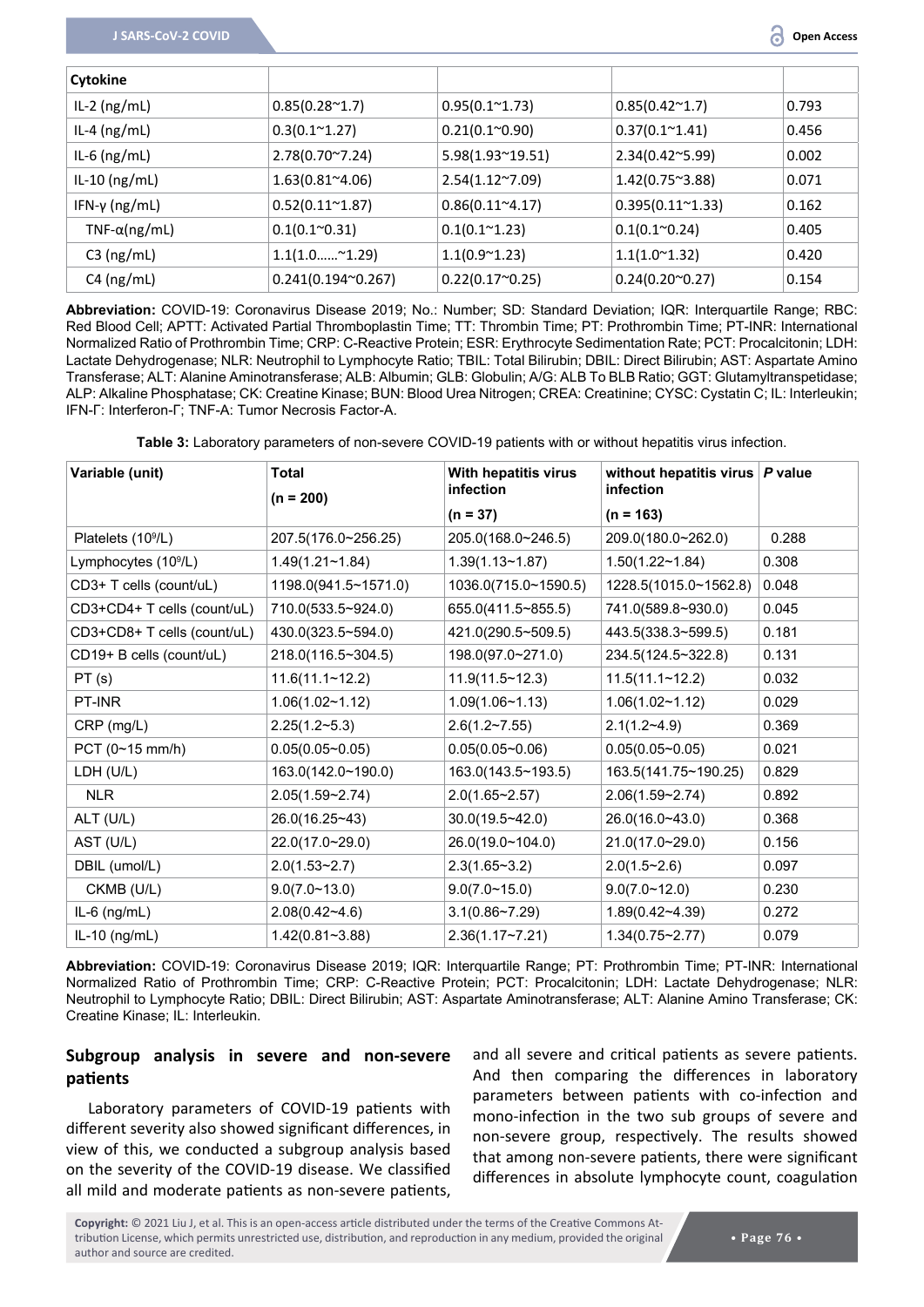function and inflammatory biomarkers between coinfection group and mono-infection group, which were consistent with the trend of the entire cohort [\(Table](#page-4-0)  [3](#page-4-0)). Notably, in the severe patients, the two groups of patients did not realize significant differences in laboratory parameters [\(Table 4\)](#page-5-0).

### **Correlation between inflammatory factors and multiple biochemical indicators**

In order to explore the mechanism of the differences in laboratory parameters between the two groups of patients, we analyzed the correlation between inflammatory factors with lymphocyte count, liver and kidney function, and coagulation function. The results suggest that the levels of inflammatory markers, including LDH, CRP, IL-6 and NLR were inversely correlated with absolute count of T and B lymphocytes [\(Figure 1](#page-6-1)). Therefore, we speculate that the increase of inflammatory markers caused by viral infection plays an important role in the process of lymphocytopenia. Meanwhile, the levels of these inflammatory markers are positively correlated with the levels of hepatic and renal function-related parameters. When the degree of inflammation markers increases, it is always accompanied by the deterioration of hepatic and renal function.

#### **Risk factors for mortality of patients with COVID-19**

In order to avoid the influence of confounding factors, the random forest model was selected to screen out the biochemical indicators that can accurately predict the survival status of patients, and the variables were sorted according to their importance ([Figure 2](#page-7-0)). When seven variables are included, the error of the model is minimum. Therefore, the seven most important variables selected by the random forest model were incorporated into the binary logistic regression model. Multivariate logistic regression analysis showed that the level of NLR, CK-MB and DBIL at admission were independently associated with the risk of in-hospital mortality ([Table 5](#page-6-0)). We drew the Kaplan-Meier curves of co-infection group and mono-infection group to evaluate the effect of hepatitis virus infection on the survival rate of patients with COVID-19 ([Figure 3\)](#page-7-1). The similar survival rates and Kaplan-Meier curves demonstrated that co-infection with hepatitis virus did not affect the mortality of COVID-19 patients.

#### **Post-acute manifestations of COVID-19**

Of the remaining 210 patients who completed the telephone survey in our study, excluding the patients who died because of COVID-19 in hospital, and those who lost to follow-up or died due to diseases other than COVID-19, 25.71% experienced persistent discomfort at a mean follow-up of 1 year from recovery and discharge from hospital [\(Table 6\)](#page-8-0). Fatigue and muscle weakness (14.8%) was the most common symptom, followed by chest tightness (8.6%) and insomnia (8.6%), with 12.4%

| Variable (unit, normal range)  | <b>Total</b><br>With hepatitis virus<br>infection ( $n = 24$ )<br>$(n = 50)$ |                      | without hepatitis virus<br>infection ( $n = 26$ ) | P value |
|--------------------------------|------------------------------------------------------------------------------|----------------------|---------------------------------------------------|---------|
| Platelets (10 <sup>9</sup> /L) | 177.5(124.75~249.0)                                                          | 173.5(117.75~211.25) | 200.0(124.75~282.75)                              | 0.248   |
| Lymphocytes $(109/L)$          | $0.84(0.415 - 1.18)$                                                         | $0.59(0.43 - 1.06)$  | $0.95(0.41 - 1.22)$                               | 0.252   |
| CD3+ T cells (count/uL)        | 451(311.5~731.5)                                                             | 384.5(258.0~746.75)  | 594.0(343.0~732.0)                                | 0.403   |
| CD3+CD4+ T cells (count/uL)    | 316.0(116.0~420.0)                                                           | 249.0(103.0~427.25)  | 354.0(129.0~420.0)                                | 0.687   |
| CD3+CD8+ T cells (count/uL)    | 223.0(94.5~301.5)                                                            | 127.5(78.25~314.0)   | 266.0(145.0~290.0)                                | 0.267   |
| CD19+ B cells (count/uL)       | 84(44~191.5)                                                                 | 75.0(40.50~148.0)    | 90.0(71.0~197.0)                                  | 0.373   |
| PT(s)                          | 12.4(11.8~13.56)                                                             | 13.0(11.9~13.9)      | 12.3(11.75~13.05)                                 | 0.173   |
| PT-INR                         | 1.14(1.08~1.24)                                                              | $1.19(1.09 - 1.27)$  | $1.13(1.075 \times 1.195)$                        | 0.166   |
| CRP((mg/L))                    | 32.7(8.05~95.44)                                                             | 29.47(6.81~97.79)    | $32.7(8.5 \times 97.5)$                           | 0.803   |
| PCT(ng/ml)                     | $0.05(0.05 \sim 0.14)$                                                       | $0.05(0.05 - 0.07)$  | $0.095(0.05 - 0.81)$                              | 0.078   |
| LDH (U/L)                      | 282(199.5~449.75)                                                            | 292.0(200.5~456.5)   | 269.0(191.5~442.0)                                | 0.831   |
| <b>NLR</b>                     | 4.84(2.57~13.7)                                                              | 4.8(3.07~14.6)       | 5.2(2.39~11.99)                                   | 0.669   |
| ALT (U/L)                      | 26.0(16.25~43)                                                               | 21.5(14.5~44.0)      | 35.5(22.0~43.5)                                   | 0.200   |
| AST (U/L)                      | 22.0(17.0~29.0)                                                              | 37.0(19.75~56.5)     | 37.5(23.5~54.25)                                  | 0.497   |
| DBIL (umol/L)                  | 2.1(1.6~3.0)                                                                 | $3.7(2.2-6.25)$      | $2.8(1.7-4.5)$                                    | 0.137   |
| CKMB (U/L)                     | 10.0(7.0~14.0)                                                               | 15.0(10.0~23.0)      | 12.0(9.5~22.25)                                   | 0.519   |
| $IL-6$ (ng/mL)                 | 2.78(0.70~7.24)                                                              | 15.1(6.9~82.3)       | 8.87(4.4~36.58)                                   | 0.279   |

<span id="page-5-0"></span>**Table 4:** Laboratory parameters of severe COVID-19 patients with or without hepatitis virus infection.

**Abbreviation:** COVID-19: Coronavirus Disease 2019; IQR: Interquartile Range; PT: Prothrombin Time; PT-INR: International Normalized Ratio Of Prothrombin Time; CRP: C-Reactive Protein; PCT: Procalcitonin; LDH: Lactate Dehydrogenase; NLR: Neutrophil To Lymphocyte Ratio; DBIL: Direct Bilirubin; AST: Aspartate Amino Transferase; ALT: Alanine Aminotransferase; CK: Creatine Kinase; IL: Interleukin.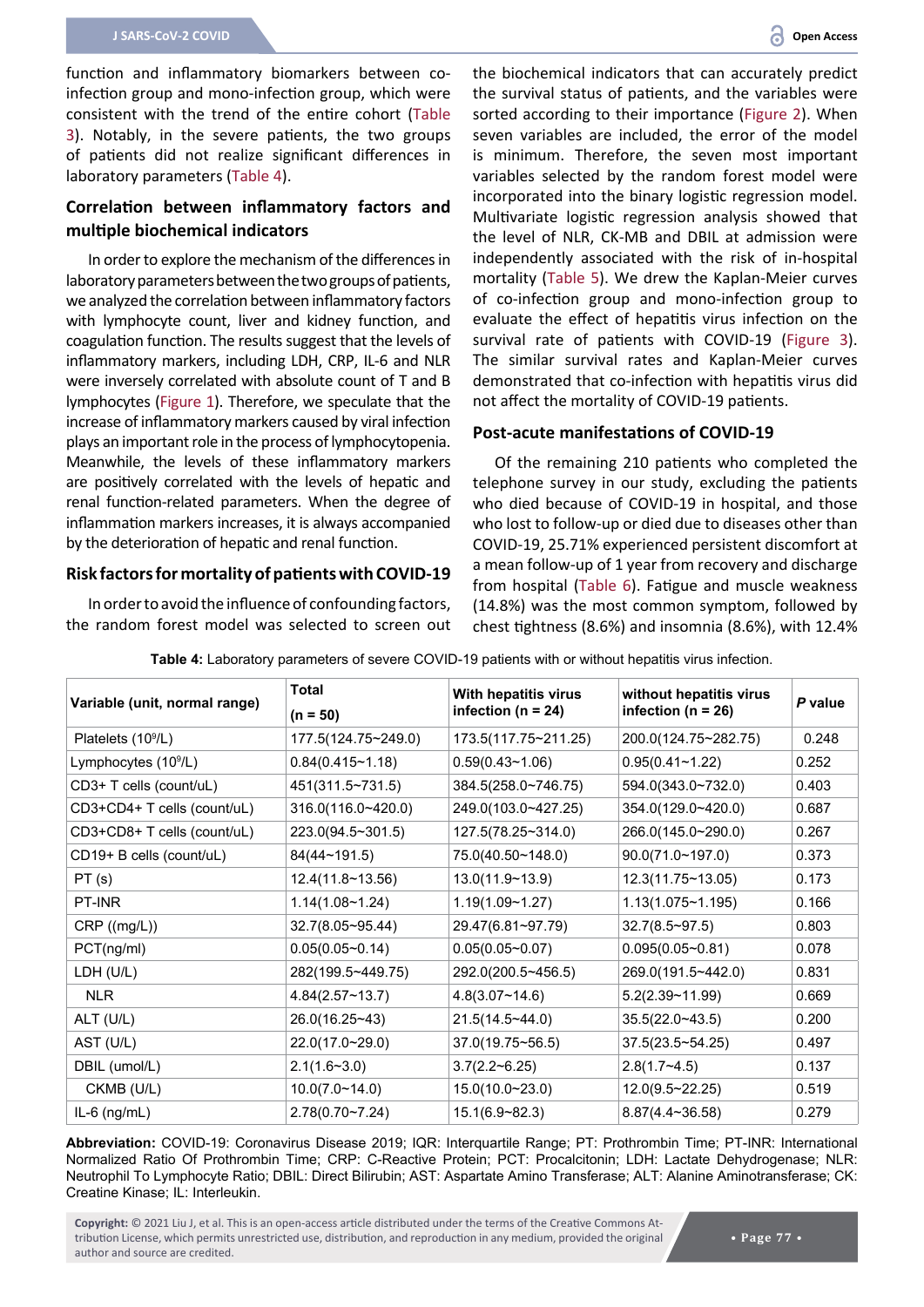<span id="page-6-1"></span>

**Figure 1:** Correlation between inflammatory factors and multiple biochemical indicators.

Color of the circle in each grid represents the correlation between rows and columns, the bluer the color is, the stronger the positive correlation is, and the redder the color is, the stronger the negative correlation is. The size of the circle represents the P value. The larger the diameter of the circle, the smaller the P value. If there is no circle in the grid, it means that the P value is greater than 0.05.

<span id="page-6-0"></span>

|  | Table 5: Logistic regression analysis of risk factors with |  |  |  |
|--|------------------------------------------------------------|--|--|--|
|  | mortality of COVID-19 patients.                            |  |  |  |

| <b>Variables</b> | <b>Multivariate analysis</b> |       |  |  |
|------------------|------------------------------|-------|--|--|
|                  | <b>OR (95%CI)</b>            | Р     |  |  |
| <b>DBIL</b>      | 1.243(1.018~1.519)           | 0.033 |  |  |
| CK-MB            | 1.136(1.038~1.242)           | 0.005 |  |  |
| NI R             | 1.084(1.014~1.159)           | 0.018 |  |  |

**Abbreviation:** COVID-19: Coronavirus Disease 2019; OR: Odds Ratio; CI: Confidence Interval; NLR: Neutrophil to Lymphocyte Ratio; DBIL: Direct Bilirubin; CK: Creatine Kinase-MB.

of the patients continuing to experience two or more symptoms. Our results of 1 year follow-up showed that fewer patients have persistent symptoms than reported articles [\[19](#page-11-3),[20](#page-11-4)], perhaps because we have enrolled more moderate patients, and our follow-up period is long enough, most of the patients recovered well after returning to normal life. Notably, there was no significant difference in clinical symptoms at oneyear follow-up between the two groups. Results from univariate and multivariate logistic regression revealed that patients with low levels of hemoglobin and high levels of globulin at admission tend to have sequelae within one year after being cured and discharged from the hospital ([Table 7](#page-8-1)).

#### **Discussion**

As a relatively common communicable disease, hepatitis virus is likely to infect with other viruses [[21\]](#page-11-0). According to the documented literature, the co-infection with other viruses could accelerate the progression of the disease, the incidence of liver cirrhosis and mortality are significantly increased [[22](#page-11-1)[,23](#page-11-2)]. The focus of this article is to reveal the differences in multiple systems between patients with hepatitis virus and SARS-CoV-2 co-infection compared to mono-coronavirus infection, so as to better guide treatment and improve the prognosis of these special population.

A large number of clinical studies have proved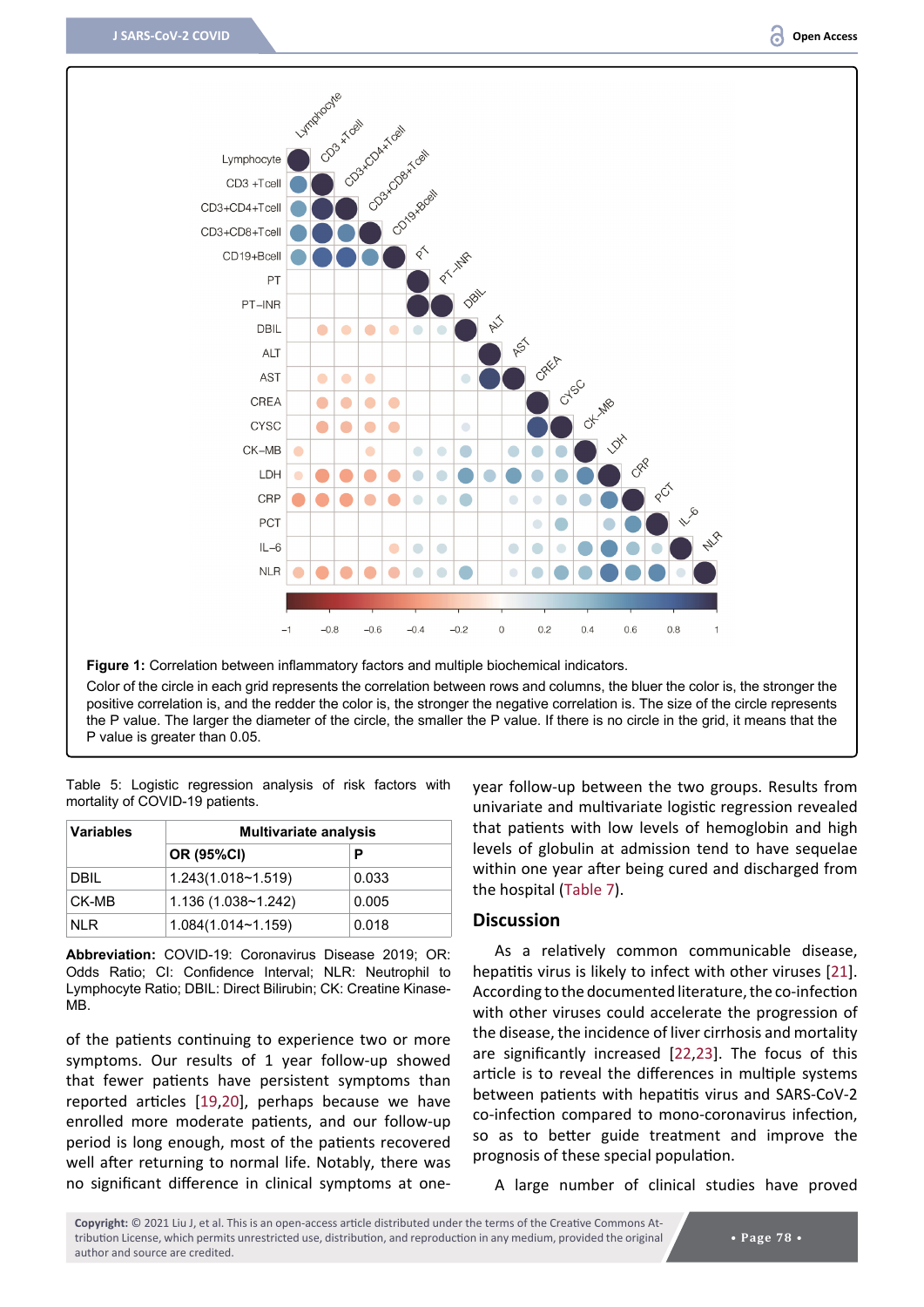<span id="page-7-0"></span>

**Figure 2:** Clinical variables selected by random forest model (A) The mean decrease accuracy indicates the degree of decrease in the prediction accuracy of the random forest model. The larger the value, the greater the importance of the clinical variable. Mean decrease gini calculates the influence of each variable on the heterogeneity of observations at each node of the classification tree, thus comparing the importance of the variables. Similarly, the higher the value, the greater the importance of the variables; (B) The cross-validation curve shows the relationship between model error and the number of clinical features included for fitting.

<span id="page-7-1"></span>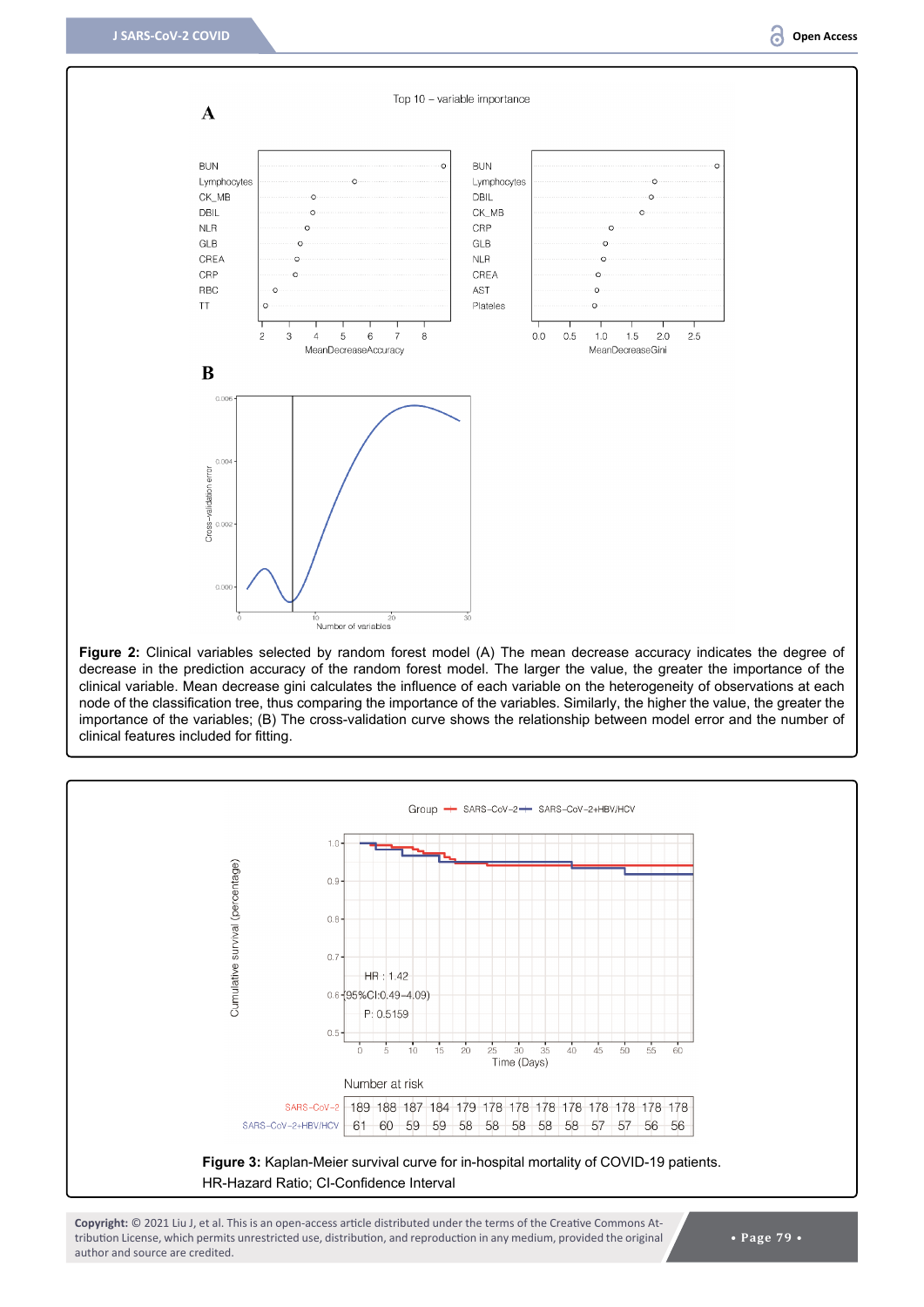| Symptoms and signs, No. (%) | Total (n=210) | With hepatitis virus<br>infection (n=53) | without hepatitis virus $ P$ value<br>infection (n=157) |       |
|-----------------------------|---------------|------------------------------------------|---------------------------------------------------------|-------|
| Fatique or muscle weakness  | 31(14.8%)     | 10(18.9%)                                | $21(13.4\%)$                                            | 0.223 |
| <b>Dizziness</b>            | $11(5.2\%)$   | $5(9.4\%)$                               | 6(3.8%)                                                 | 0.150 |
| Headache                    | $5(2.4\%)$    | $2(3.8\%)$                               | $3(1.9\%)$                                              | 0.602 |
| Cough                       | 12(5.7%)      | $5(9.4\%)$                               | 7(4.5%)                                                 | 0.184 |
| Insomnia                    | $18(8.6\%)$   | 6(11.3%)                                 | 12(7.6%)                                                | 0.404 |
| Chest distress              | 18(8.6%)      | $5(9.4\%)$                               | 13(8.3%)                                                | 0.780 |
| Chest pain                  | 6(2.9%)       | 3(5.7%)                                  | $3(1.9\%)$                                              | 0.170 |
| Joint pain                  | $4(1.9\%)$    | $1(0.5\%)$                               | $3(1.9\%)$                                              |       |
| Dyspnea                     | $3(1.4\%)$    | $1(1.9\%)$                               | 2(1.3%)                                                 | 0.584 |

<span id="page-8-0"></span>**Table 6:** Symptoms of COVID-19 patients at one year follow-up.

**Abbreviation:** COVID-19: Coronavirus Disease 2019; No.: Number.

<span id="page-8-1"></span>**Table 7:** Logistic regression analysis of risk factors for sequelae of COVID-19 patients.

| <b>Variables</b> |                               | Univariate analysis |                           | <b>Multivariate analysis</b> |  |
|------------------|-------------------------------|---------------------|---------------------------|------------------------------|--|
|                  | <b>OR (95%CI)</b>             | P                   | <b>OR (95%CI)</b>         | D                            |  |
| Hemoglobin       | $0.972(0.951\text{-}0.993)$   | 0.01                | $0.973(0.953 \sim 0.995)$ | 0.015                        |  |
| <b>Globulin</b>  | 1.083(1.007~1.166)            | 0.032               | 1.078(1.000~1.162)        | 0.049                        |  |
| <b>NLR</b>       | $1.094(0.994 \text{~} 1.203)$ | 0.066               |                           |                              |  |
| A/G              | $0.278(0.083 - 0.936)$        | 0.039               |                           |                              |  |

**Abbreviation:** COVID-19: Coronavirus Disease 2019; OR: Odds Ratio; CI: Confidence Interval; NLR: Neutrophil to Lymphocyte Ratio; A/G: ALB to BLB Ratio.

that abnormal liver function is an epidemic feature of COVID-19 patients, mainly manifested by elevated levels of ALT and AST [[13,](#page-10-11)[14](#page-10-16),[24](#page-11-13)[,25](#page-11-14)]. Wu, et al. reported that the average values of serum ALT and AST in group of SARS-CoV-2 and concomitant hepatitis virus are significantly higher than these of SARS-CoV-2 group [[26](#page-11-15)]. Nevertheless, our data revealed that the significant difference does exit either at the time of admission or during hospitalization. Liver function in patients with COVID-19 has always been a controversial issue. Previous studies have shown that ACE2, as a prerequisite for the invasion of SARS-CoV-2 into target cells, is expressed in bile ducts dozens of times higher than that in hepatocytes [[9\]](#page-10-17). However, our clinical data does not suggest co-infection of HBV/HCV and SARS-CoV-2 will aggravate liver damage. The impaired liver function of COVID-19 patients was the result of a combination of multiple factors. Direct virus damage, hypoxia-associated metabolic disorders, inflammation, and drug-induced liver injury (DILI) are potential pathological mechanisms. In particular, it is worth noting that there is a difference in the proportion of the therapeutic drugs used between the two groups in our cohort. As there were more mild patients in the SARS-CoV-2 group, 95.1% of the patients were reconciled with traditional Chinese medicine (TCM), and 47.8% of the patients used antibiotic therapy. In contrast, there were more severe cases in the co-infection group and a relatively higher proportion of patients treated

with glucocorticoid, lopinavir or ritonavir. Previous studies have shown that both lopinavir, ritonavir and glucocorticoid could increase the risk of liver injury [[27](#page-11-5)[,28](#page-11-6)]. DILI usually occurs in the first few weeks of long-term drug treatment, typically characterized by a significantly increase in liver enzymes and may be accompanied by other allergic symptoms such as rash, vomiting, jaundice and so on. However, this obvious adverse reaction was not found in our cohort. Therefore, we can basically rule out the effect of drugs on the liver function. Liver biopsies from more and more patients with COVID-19 show steatosis and mild lobular and portal vein activity [\[29](#page-11-7),[30](#page-11-8)], which suggest that liver injury of COVID-19 patients is more likely to be caused by direct virus damage. To sum up, on the basis of being infected with SARS-CoV-2, chronic viral hepatitis will not aggravate the liver function of the patients significantly.

Interestingly, the levels of PT and INR at admission in the co-infection group were significantly higher than these in the SARS-CoV-2 group. Since the epidemic of SARS-CoV-2, the disorder of blood coagulation system is also a prominent manifestation of virus infection [[31](#page-11-9)]. Virus-mediated endothelial injury could trigger excessive production of thrombin, which in turn leads to the imbalance of blood coagulation and anticoagulation pathway [[32](#page-11-10)[,33](#page-11-11)]. Disseminated intravascular coagulation (DIC) is a common phenomenon in COVID-19 patients [[34\]](#page-11-12). We speculate that the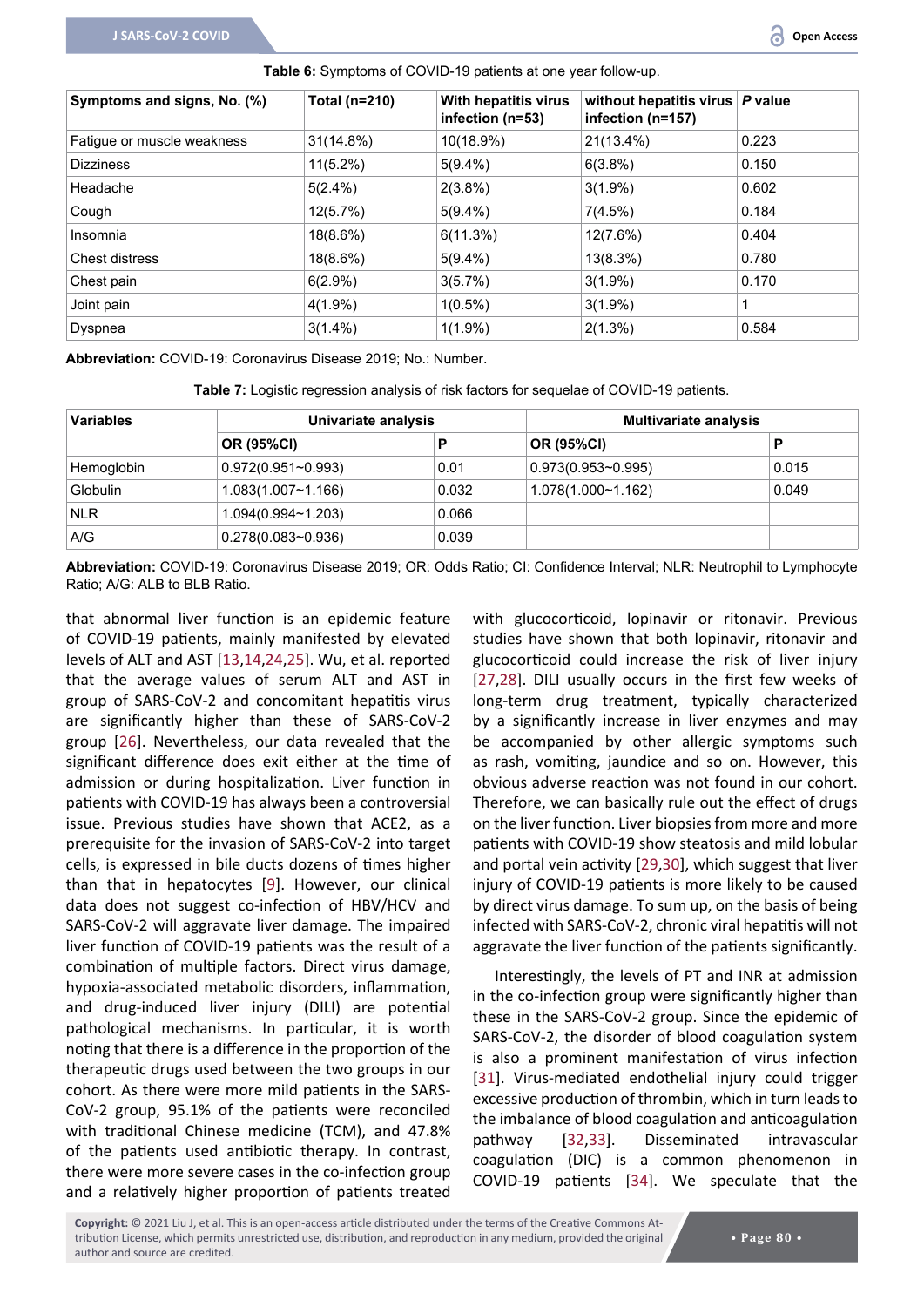endothelial injury caused by SARS-CoV-2 prompted the body to be in a state of hyper coagulability, so the body tends to appear microthrombus, and then due to the massive consumption of coagulation factors, the body enters into hypocoagulable state, which is characterized by an increase in the levels of PT and INR. Obviously, according to our clinical results, the co-infection group is more likely to be adversely affected in this process. Therefore, for patients with COVID-19 with pre-exiting virus hepatitis, timely evaluation of thrombus conditions and bleeding issue caused by secondary hypocoagulable state are vital medical measure.

Understanding the mechanism of lymphopenia in patients with co-infection is of great significance for clinical treatment. Several studies have reported that patients with COVID-19 will suffer from lymphopenia [[31](#page-11-9),[35,](#page-11-18)[36\]](#page-11-19), which was consistent with the performance of the coronavirus infection in 2002 [[37](#page-11-20)]. In our clinical study, co-infection will aggravate the degree of lymphopenia. We speculate that patients with coinfection are more likely to affect lymphocytes, inducing cytokine storms in the body, and then causing damage to target organs. Like the Middle East Respiratory Syndrome Coronavirus that broke out in 2013, we suspect that SARS-CoV-2 may induce apoptosis of a large number of T lymphocytes by directly infecting T lymphocytes. Other potential mechanisms include inhibition of T lymphocytes by viral infection and cytokine-mediated T cell death. Of course, these are just our guesses, which need to be verified by further experiments. T lymphocytes are of vital significance for virus clearance and limitation of further damage to the host, if we can inhibit the death of T lymphocytes, whether it can relatively improve the prognosis of coinfected patients, this is a problem worthy of further exploration.

The level of interleukin-6 (IL-6) in the co-infection group was higher than that in the mono-infection group. Huang, et al. also proved that the elevated level of inflammatory cytokines, such as IL-6, was positively correlated with the mortality of patients with COVID-19 [[35](#page-11-18)]. Our results show that in addition to IL-6, the levels of other inflammatory factors in the co-infection group, such as CRP, LDH, PCT, NLR, etc., are also significantly higher than those in the single infection group. Therefore, we analyzed the correlation between inflammatory factors and other laboratory parameters. The results revealed that the increase of inflammatory markers were indeed important factors leading to lymphocytopenia and damage of liver and renal function. Therefore, in the treatment of patients with COVID-19 combined with other viral infections, antibiotic treatment actively using blood purification to remove IL-6 and other inflammatory cytokines, thereby blocking the cytokine storm and inhibiting the systemic

inflammatory response syndrome, should be a reliable treatment plan to reduce mortality.

Then we conducted subgroup analysis based on the severity of the patients with COVID-19 at admission. We observed that there were significant differences in several laboratory parameters consistent with these of the entire cohort only in non-severe group. To our knowledge, such subgroup analysis in the special population has never been done before. We speculate that there may be a greater degree of deterioration of laboratory parameters in severe group, thus concealing the differences of biochemical indicators between the co-infection group and mono-infection group. At the same time, the number of severe patients included is relatively small. So as to assess the differences more precisely, larger population was expected in future investigation.

Previous studies have shown that NLR was a significant biomarker for predicting the mortality of COVID-19 patients [[38](#page-11-16)]. It was well known that lymphocytes and neutrophils are important cellular components of the innate immune response. In critical patients with viral infection, over activated innate immune response could lead to dysregulated immune response and cytokine storm, while laboratory parameters show a significant increase in neutrophil levels and a decrease in lymphocyte levels [[7](#page-10-6)]. In our study, NLR, as an effective indicator of inflammatory response, can also be used as a biomarker to predict the mortality of COVID-19 patients with viral hepatitis. At the same time, because NLR can be easily calculated from blood routine results, it can be widely used as a simple and practical biomarker for the disease progression and outcome in patients with SARS-CoV-2 and hepatitis virus.

In this study, we reported the first long-term followup data of COVID-19 patients co-infected with virus hepatitis. Follow-up results revealed that although the patient had been cured, there are still residual effects of SARS-CoV-2 infection even at 1 year after discharge from hospital. There was no significant different in symptoms between the two groups. Obviously, the coinfection with hepatitis virus has no significant impact on the residual effects of patients with SARS-CoV-2. The potential mechanisms leading to sequelae of COVID-19 may be multi factorial, including the direct effect of the virus, immune abnormalities caused by viral infection, inflammatory injury [\[39](#page-11-17)], psychological factors and so on. This also suggests that the treatment and care of COVID-19 patients should not end when the patients were cured and discharged. Instead, regular followup health evaluation and treatment are required. And our analysis suggests that the levels of hemoglobin and globulin at admission can predict if patients are going to show clinical residual effect or not. Special patients with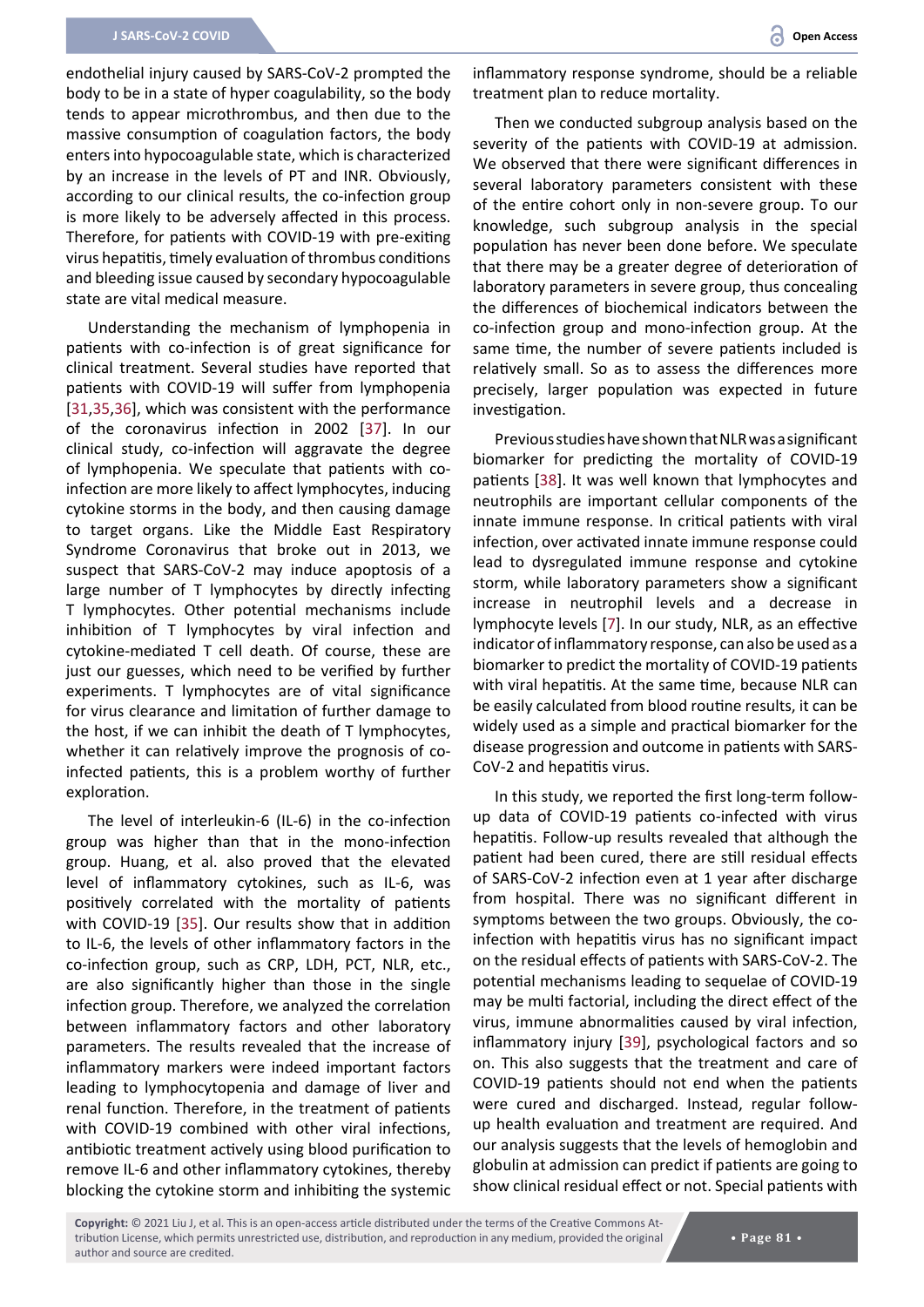low levels of hemoglobin and high levels of globulin at admission should pay more attention to periodic reexaminations and follow-up care.

We performed a comprehensive analysis of the difference in the COVID-19 patients with or without virus hepatitis in multiple aspects including demography, laboratory parameters, treatment, prognosis and follow-up, no study before us has done such a comprehensive analysis. To sum up, there are significant differences in immune function, clotting function and inflammatory response between the coinfection group and the mono-infection group. The increased level of inflammatory factors is potential mechanism leading to abnormal physiological state of the body. The levels of NLR, DBIL and CK-MB can be considered as the strongest prognostic factors in patients with COVID-19. Combined with hepatitis virus infection will not increase the mortality and risk of longterm sequelae of COVID-19 patients. Hemoglobin and globulin are effective biomarkers for predicting sequelae of COVID-19 patients. At present, COVID-19 has not been completely eliminated, and several countries are still suffering from the virus infection. I wish that we can provide more reliable assessment of the condition and clinical treatment guidance for patients with SARS-CoV-2 and hepatitis virus co-infection through our research, and strive for the best prognosis.

None the less, our current research has several limitations. A small number of patients have not been quantitatively tested for HBV DNA or HCV RNA, so the disease activity of viral hepatitis cannot be analyzed. Secondly, this single-center retrospective study still needs to be verified by a larger population or prospective study. Finally, the lone-term effects of virus co-infection on human subject have not been studied.

#### **Acknowledgement**

The work was supported by a research grant from the Sino-German Center for Research Promotion (SGC)'s Rapid Response Funding Call for Bilateral Collaborative Proposals between China and Germany in COVID-19 Related Research (Project No. C-0032). We thank all the nurses and doctors who provided care and treatment to patients during the epidemic.

#### **Conflicts of Interest**

The authors declare that they have no potential conflicts of interest that could to affect the research reported in this paper.

#### **Ethical Approval**

This retrospective study received approval of the ethics committee of Zhongnan Hospital of Wuhan University (No. 2021097K).

#### **References**

- <span id="page-10-4"></span>1. [Chen N, Zhou M, Dong X, et al. \(2020\) Epidemiological](https://pubmed.ncbi.nlm.nih.gov/32007143/)  [and clinical characteristics of 99 cases of 2019 novel](https://pubmed.ncbi.nlm.nih.gov/32007143/)  [coronavirus pneumonia in Wuhan, China: A descriptive](https://pubmed.ncbi.nlm.nih.gov/32007143/)  [study. Lancet 395: 507-513.](https://pubmed.ncbi.nlm.nih.gov/32007143/)
- <span id="page-10-5"></span>2. [Lu RJ, Zhao X, Li J, et al. \(2020\) Genomic characterisation](https://www.unboundmedicine.com/medline/citation/32007145/Genomic_characterisation_and_epidemiology_of_2019_novel_coronavirus:_implications_for_virus_origins_and_receptor_binding_)  [and epidemiology of 2019 novel coronavirus: Implications](https://www.unboundmedicine.com/medline/citation/32007145/Genomic_characterisation_and_epidemiology_of_2019_novel_coronavirus:_implications_for_virus_origins_and_receptor_binding_)  [for virus origins and receptor binding. Lancet 395: 565-574.](https://www.unboundmedicine.com/medline/citation/32007145/Genomic_characterisation_and_epidemiology_of_2019_novel_coronavirus:_implications_for_virus_origins_and_receptor_binding_)
- <span id="page-10-0"></span>3. [Zhu N, Zhang DY, Wang WL, et al. \(2020\) A Novel](https://pubmed.ncbi.nlm.nih.gov/31978945/)  [Coronavirus from Patients with Pneumonia in China, 2019.](https://pubmed.ncbi.nlm.nih.gov/31978945/)  [New Engl J Med 382: 727-733.](https://pubmed.ncbi.nlm.nih.gov/31978945/)
- <span id="page-10-1"></span>4. [Zhou P, Yang XL, Wang XG, et al. \(2020\) A pneumonia](https://pubmed.ncbi.nlm.nih.gov/32015507/)  [outbreak associated with a new coronavirus of probable bat](https://pubmed.ncbi.nlm.nih.gov/32015507/)  [origin. Nature 579: 270-273.](https://pubmed.ncbi.nlm.nih.gov/32015507/)
- <span id="page-10-2"></span>5. [Lan J, Ge JW, Yu JF, et al. \(2020\) Structure of the SARS-](https://pubmed.ncbi.nlm.nih.gov/32225176/)[CoV-2 spike receptor-binding domain bound to the ACE2](https://pubmed.ncbi.nlm.nih.gov/32225176/)  [receptor. Nature 581: 215-220.](https://pubmed.ncbi.nlm.nih.gov/32225176/)
- <span id="page-10-3"></span>6. [Li WH, Moore MJ, Vasilieva N, et al. \(2003\) Angiotensin](https://www.nature.com/articles/nature02145)[converting enzyme 2 is a functional receptor for the SARS](https://www.nature.com/articles/nature02145)  [coronavirus. Nature 426: 450-454.](https://www.nature.com/articles/nature02145)
- <span id="page-10-6"></span>7. [Gupta A, Madhavan MV, Sehgal K, et al. \(2020\)](https://pubmed.ncbi.nlm.nih.gov/32651579/)  [Extrapulmonary manifestations of COVID-19. Nat Med 26:](https://pubmed.ncbi.nlm.nih.gov/32651579/)  [1017-1032.](https://pubmed.ncbi.nlm.nih.gov/32651579/)
- <span id="page-10-7"></span>8. [Dong MZ, Zhang J, Ma XF, et al. \(2020\) ACE2, TMPRSS2](https://pubmed.ncbi.nlm.nih.gov/32861070/)  [distribution and extra pulmonary organ injury in patients](https://pubmed.ncbi.nlm.nih.gov/32861070/)  [with COVID-19. Biomed Pharmacother 131: 110678.](https://pubmed.ncbi.nlm.nih.gov/32861070/)
- <span id="page-10-17"></span>9. [Hamming I, Timens W, Bulthuis MLC, et al. \(2004\) Tissue](https://pubmed.ncbi.nlm.nih.gov/15141377/)  [distribution of ACE2 protein, the functional receptor for](https://pubmed.ncbi.nlm.nih.gov/15141377/)  [SARS coronavirus. A first step in understanding SARS](https://pubmed.ncbi.nlm.nih.gov/15141377/)  [pathogenesis. J Pathol 203: 631-637.](https://pubmed.ncbi.nlm.nih.gov/15141377/)
- <span id="page-10-8"></span>10. [Ziegler CGK, Allon SJ, Nyquist SK, et al. \(2020\) SARS-](https://pubmed.ncbi.nlm.nih.gov/32413319/)[CoV-2 Receptor ACE2 Is an Interferon-Stimulated Gene in](https://pubmed.ncbi.nlm.nih.gov/32413319/)  [Human Airway Epithelial Cells and Is Detected in Specific](https://pubmed.ncbi.nlm.nih.gov/32413319/)  [Cell Subsets across Tissues. Cell 181: 1016-1035.](https://pubmed.ncbi.nlm.nih.gov/32413319/)
- <span id="page-10-9"></span>11. [Jothimani D, Venugopal R, Abedin MF, et al. \(2020\)](https://pubmed.ncbi.nlm.nih.gov/32553666/)  [COVID-19 and the liver. J Hepatol 73: 1231-1240.](https://pubmed.ncbi.nlm.nih.gov/32553666/)
- <span id="page-10-10"></span>12. [Warner FJ, Rajapaksha H, Shackel N, et al. \(2020\)](https://pubmed.ncbi.nlm.nih.gov/33284956/)  [ACE2: From protection of liver disease to propagation of](https://pubmed.ncbi.nlm.nih.gov/33284956/)  [COVID-19. Clin Sci 134: 3137-3158.](https://pubmed.ncbi.nlm.nih.gov/33284956/)
- <span id="page-10-11"></span>13. [Ding ZY, Li GX, Chen L, et al. \(2021\) Association of liver](https://pubmed.ncbi.nlm.nih.gov/33347952/)  [abnormalities with in-hospital mortality in patients with](https://pubmed.ncbi.nlm.nih.gov/33347952/)  [COVID-19. J Hepatol 74: 1295-1302.](https://pubmed.ncbi.nlm.nih.gov/33347952/)
- <span id="page-10-16"></span>14. [Hao SR, Zhang SY, Lian JS, et al. \(2020\) Liver Enzyme](https://pubmed.ncbi.nlm.nih.gov/32618658/)  [Elevation in Coronavirus Disease 2019: A Multicenter,](https://pubmed.ncbi.nlm.nih.gov/32618658/)  [Retrospective, Cross-Sectional Study. Am J Gastroenterol](https://pubmed.ncbi.nlm.nih.gov/32618658/)  [115: 1075-1083.](https://pubmed.ncbi.nlm.nih.gov/32618658/)
- <span id="page-10-12"></span>15. [Wang Q, Zhao H, Liu LG, et al. \(2020\) Pattern of liver injury](https://pubmed.ncbi.nlm.nih.gov/32507110/)  [in adult patients with COVID-19: A retrospective analysis of](https://pubmed.ncbi.nlm.nih.gov/32507110/)  [105 patients. Military Med Res 7: 28.](https://pubmed.ncbi.nlm.nih.gov/32507110/)
- <span id="page-10-13"></span>16. [Ringehan M, McKeating JA, Protzer U. \(2017\) Viral hepatitis](https://pubmed.ncbi.nlm.nih.gov/28893941/)  [and liver cancer. Philos T R Soc B 372: 20160274.](https://pubmed.ncbi.nlm.nih.gov/28893941/)
- <span id="page-10-14"></span>17. [Cooke GS, Andrieux-Meyer I, Applegate TL, et al. \(2019\)](https://www.thelancet.com/journals/langas/article/PIIS2468-1253(18)30270-X/fulltext)  [Accelerating the elimination of viral hepatitis: A Lancet](https://www.thelancet.com/journals/langas/article/PIIS2468-1253(18)30270-X/fulltext)  [Gastroenterology & Hepatology Commission. Lancet](https://www.thelancet.com/journals/langas/article/PIIS2468-1253(18)30270-X/fulltext)  [Gastroenterol Hepatol 4: 135-184.](https://www.thelancet.com/journals/langas/article/PIIS2468-1253(18)30270-X/fulltext)
- <span id="page-10-15"></span>18. [Medina J, Garcia-Buey L, Moreno-Otero R. \(2004\) Hepatitis](https://pubmed.ncbi.nlm.nih.gov/15233692/)  [C virus-related extra-hepatic disease--aetiopathogenesis](https://pubmed.ncbi.nlm.nih.gov/15233692/)  [and management. Aliment Pharmacol Ther 20: 129-141.](https://pubmed.ncbi.nlm.nih.gov/15233692/)